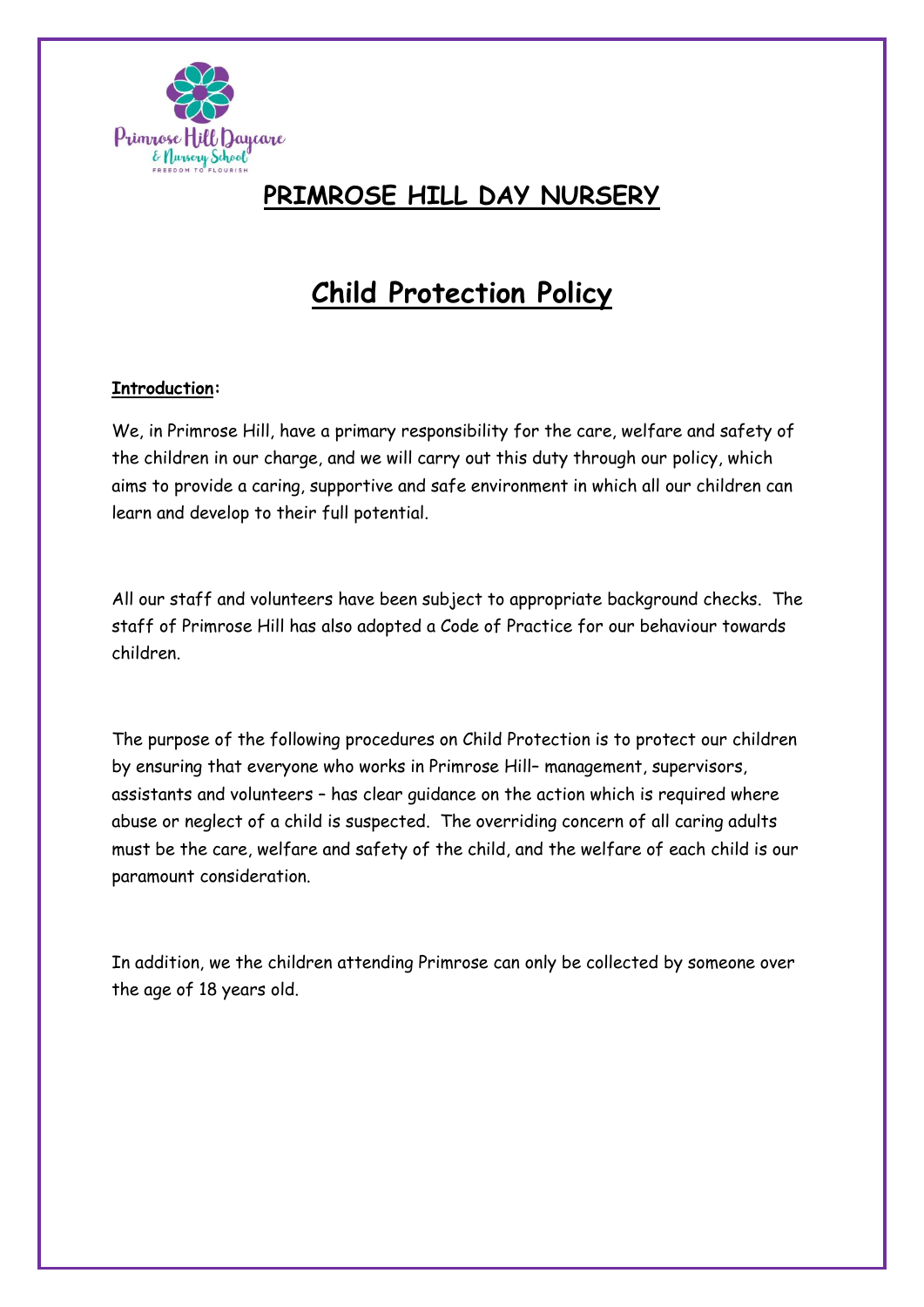

Staff are encouraged to report ANY initial concerns they have about a child immediately to the designated child protection officer (located on our main information board and TV). These concerns are recorded on an initial concern form in a hardback book and kept in a locked cabinet within nursery.

Any bruising on a pre-mobile baby is reported to Gateway via Designated Safeguarding Officer without delay.

"Definition: A pre-mobile baby is a baby who is not yet crawling, not actively rolling as a means of mobility (including those only able to flip from back to front), not bottom shuffling, not pulling to stand, not cruising nor walking independently".

#### **Procedures for Reporting Suspected (or disclosed) Child Abuse:**

- ➢ **The Designated staff members for Child Protection are Angela Magee, Laura Patterson, Andrew Magee or Jenny Mair**
- $\triangleright$  If a child makes a disclosure to a staff member which gives rise to concerns about possible abuse, or if a member of staff has concerns about a child, **the member of staff must act promptly.**
- ➢ **He/she should not investigate** this is a matter for Social Services but should report these concerns immediately to the designated staff member, discuss the matter with them, and make full notes.

Written record to include:

- the nature of the information
- who gave it
- the time, date and circumstances
- where the concern relates to signs or symptoms of possible abuse, a description of these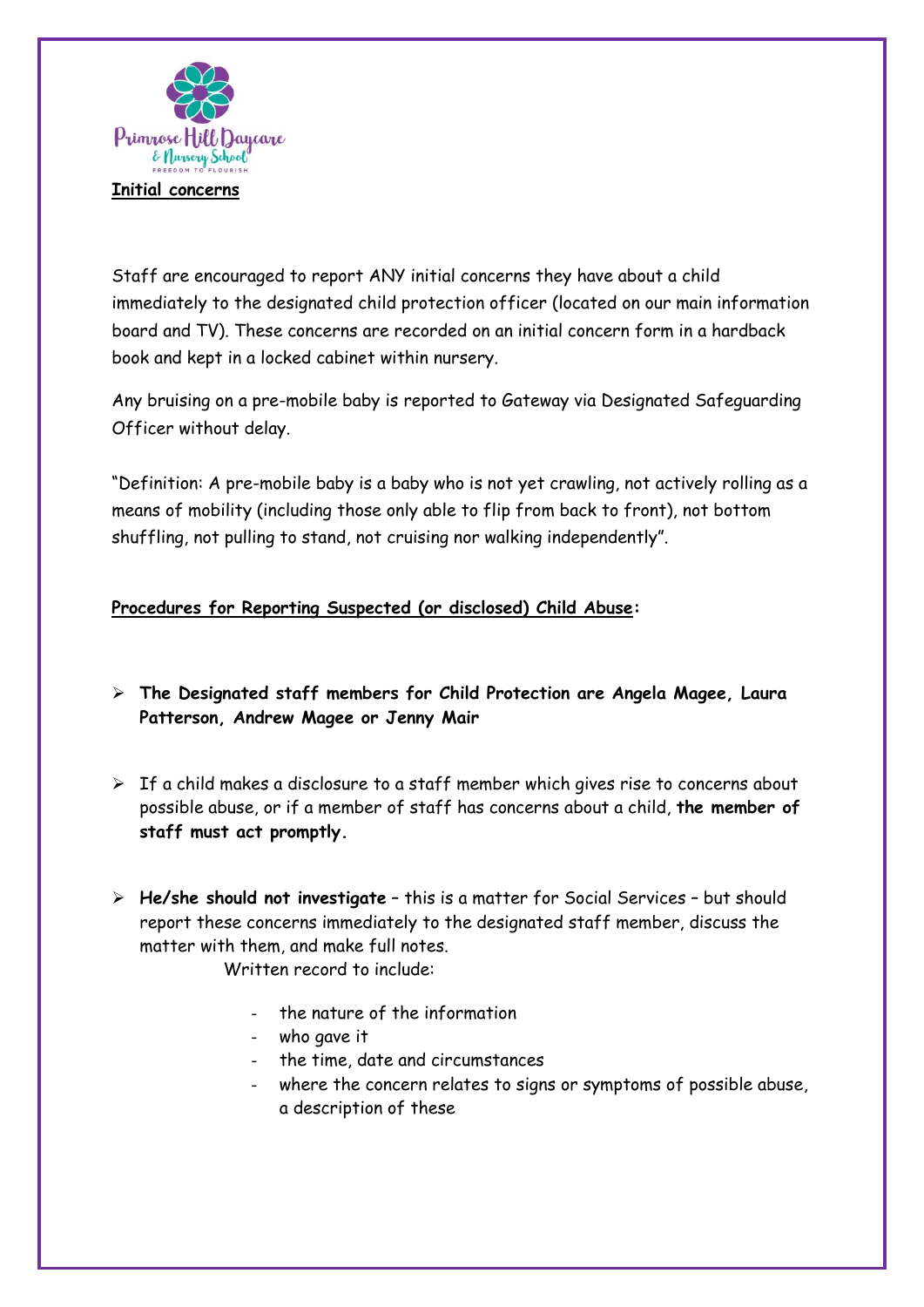

- $\triangleright$  The designated staff member will discuss the matter with the managers as a matter of urgency to plan a course of action and ensure that a written record is made.
- $\triangleright$  The managers, in consultation with the designated staff member, will decide whether, in the best interests of the child, the matter needs to be referred to Social Services. **If there are concerns that the child may be at risk, the nursery is obliged to make a referral.** Unless there are concerns that a parent may be the possible abuser, the parents will be informed immediately.
- ➢ Before a referral is made the managers may seek clarification or advice from:

#### **Social services**

**81 Ellis Street Carrickfergus BT38 8AZ**

No decision to refer a case to Social Services will be made without the fullest consideration and on appropriate advice. Advice will be sought as to whether the Police (08456008000) are to be informed. **The safety of the child is our priority.**

- ➢ Where there are concerns about possible abuse, the Manager will inform:
	- 1. The Social Services or the PSNI (especially with regard to Cyber-Bullying)
- ➢ **Written documentation forwarded to:**

#### **Carrickfergus Social Services**

**81 Ellis Street Carrickfergus BT38 8AZ**

**02893315112**

 $\triangleright$  A written record will be kept and will include:

details of any advice sought, from whom and when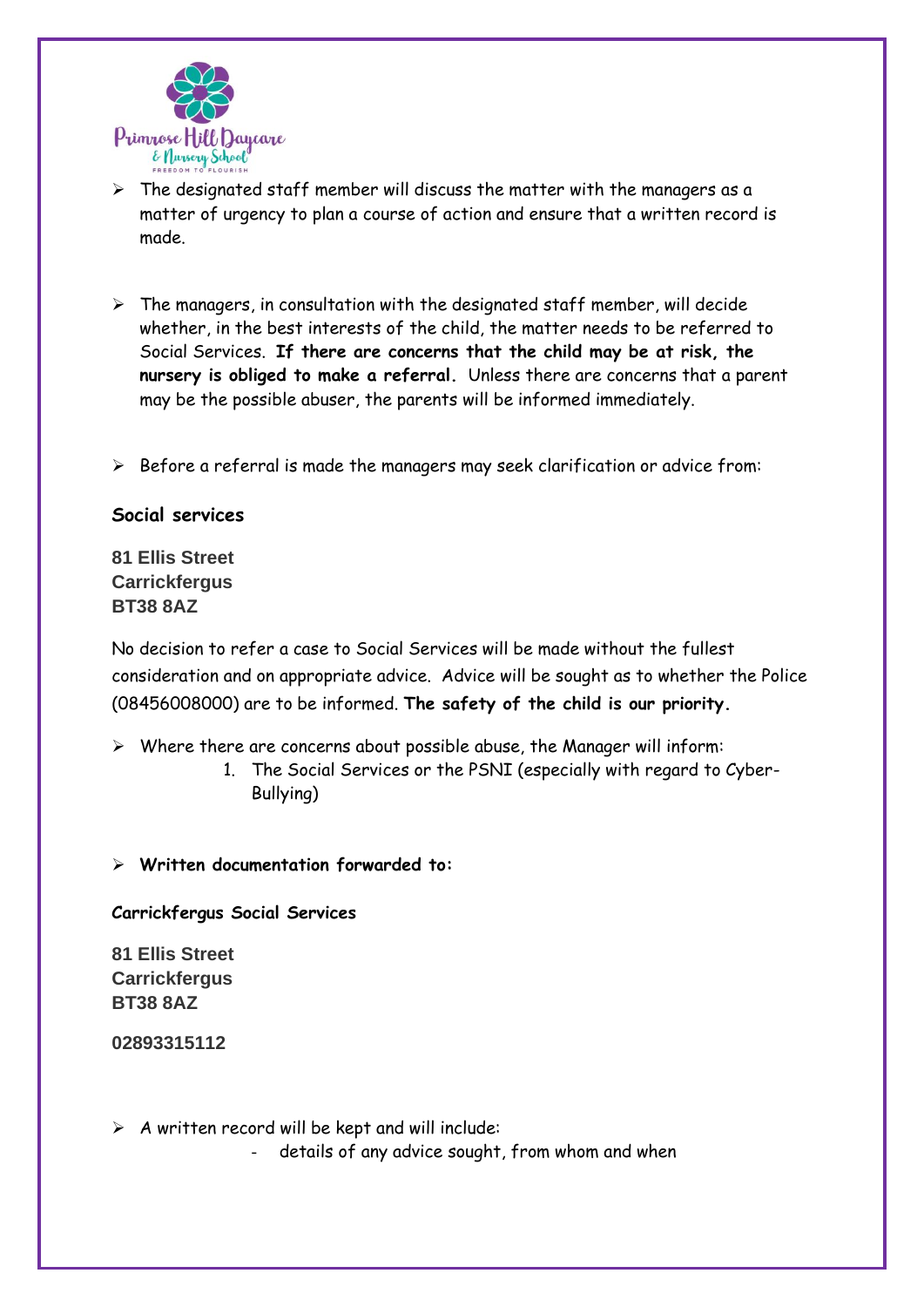

- the decision reached as to whether the case should be referred to Social Services; and, if so,
- how, when and by whom this was done
- otherwise, reasons for not referring to Social Services

#### **Procedures to follow if the complaint is about a member of staff:**

- If a complaint about possible child abuse is made against a member of staff or a school volunteer, the managers (or the designated staff member, if he/she is not available) must be informed immediately. The above procedures will apply (unless the complaint is about the leader). Where the matter is referred to Social Services, the member of staff will be removed from duties involving direct contact with pupils, and may be suspended from duties as a precautionary measure pending investigation by Social Services.
- If a complaint is made against the management, the designated staff member (or a supervisor if she is not available) must be informed immediately. He will inform the owners and together they will ensure that the necessary action is taken.

#### **Confidentiality:**

It should be noted that information given to members of staff about possible child abuse cannot be held 'in confidence'. No promise of confidentiality can or should ever be made to a child or anyone else giving information about possible abuse. In the interests of the child, staff may need to share this information with other professionals. However, only those who need to know will be told.

#### **Partnership with Parents:**

Parents are made aware, through the Parent Information Booklet, notice board and letters to parents, of Primrose Hill's Child Protection arrangements, within its policies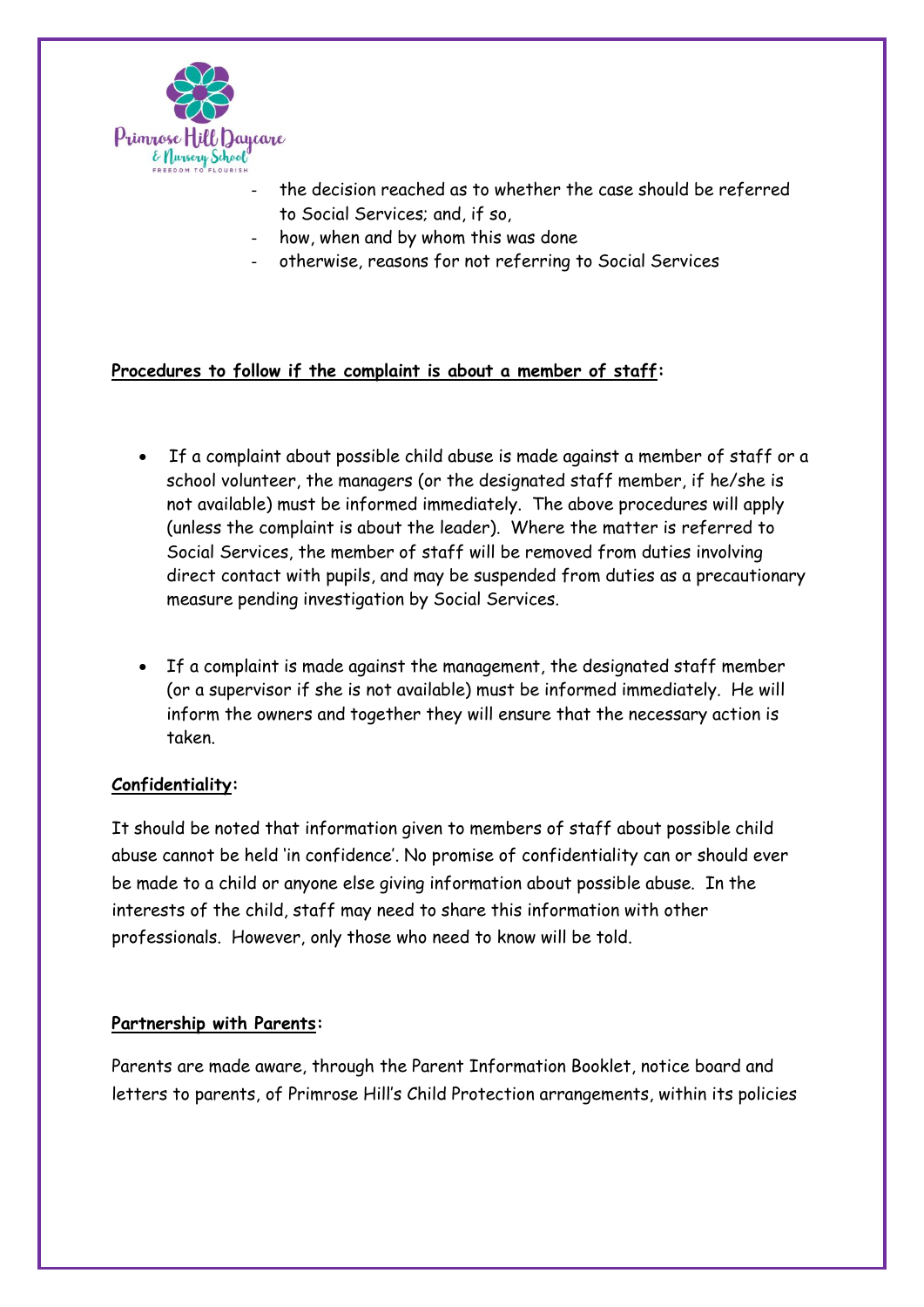

Parents are also advised as to how they may make a complaint about their child's or another child's safety, and the resource that they have if they are not satisfied with the outcome.

A copy of the flowchart in Appendix 1, which lists the arrangements to be followed, is made known to parents at least once every two years as is a shortened version of this policy. Additional copies are posted on walls within nursery.

#### **Voluntary Helpers:**

Primrose Hill has procedures in place to follow when recruiting volunteers, including obtaining references, checking identity, Access NI, providing training and supplying relevant policies.

Those on training courses must show evidence of vetting from their training institution.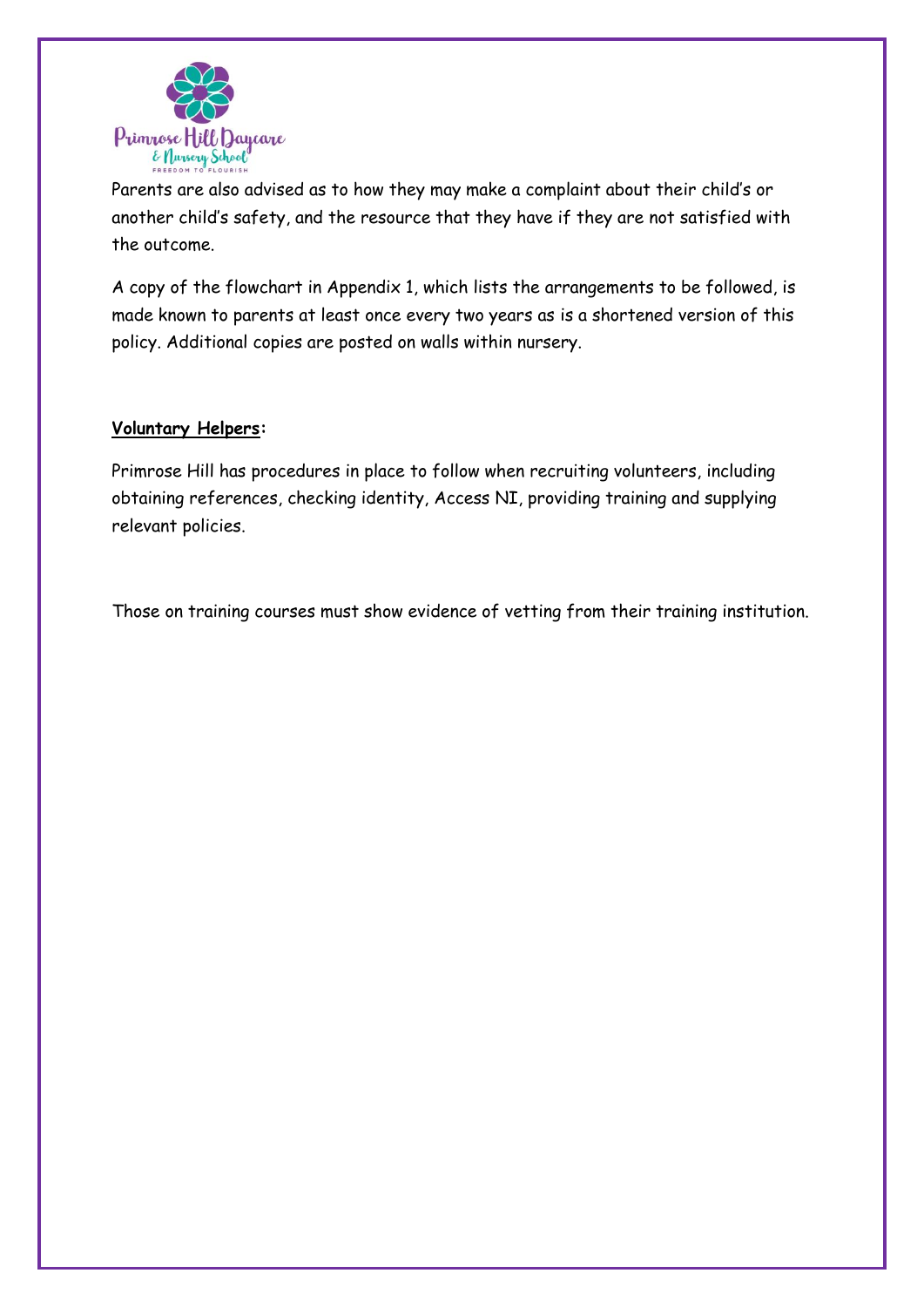

### **Appendix 1**

#### **Procedures for Reporting a Child Protection/ Safe-Guarding Issue**